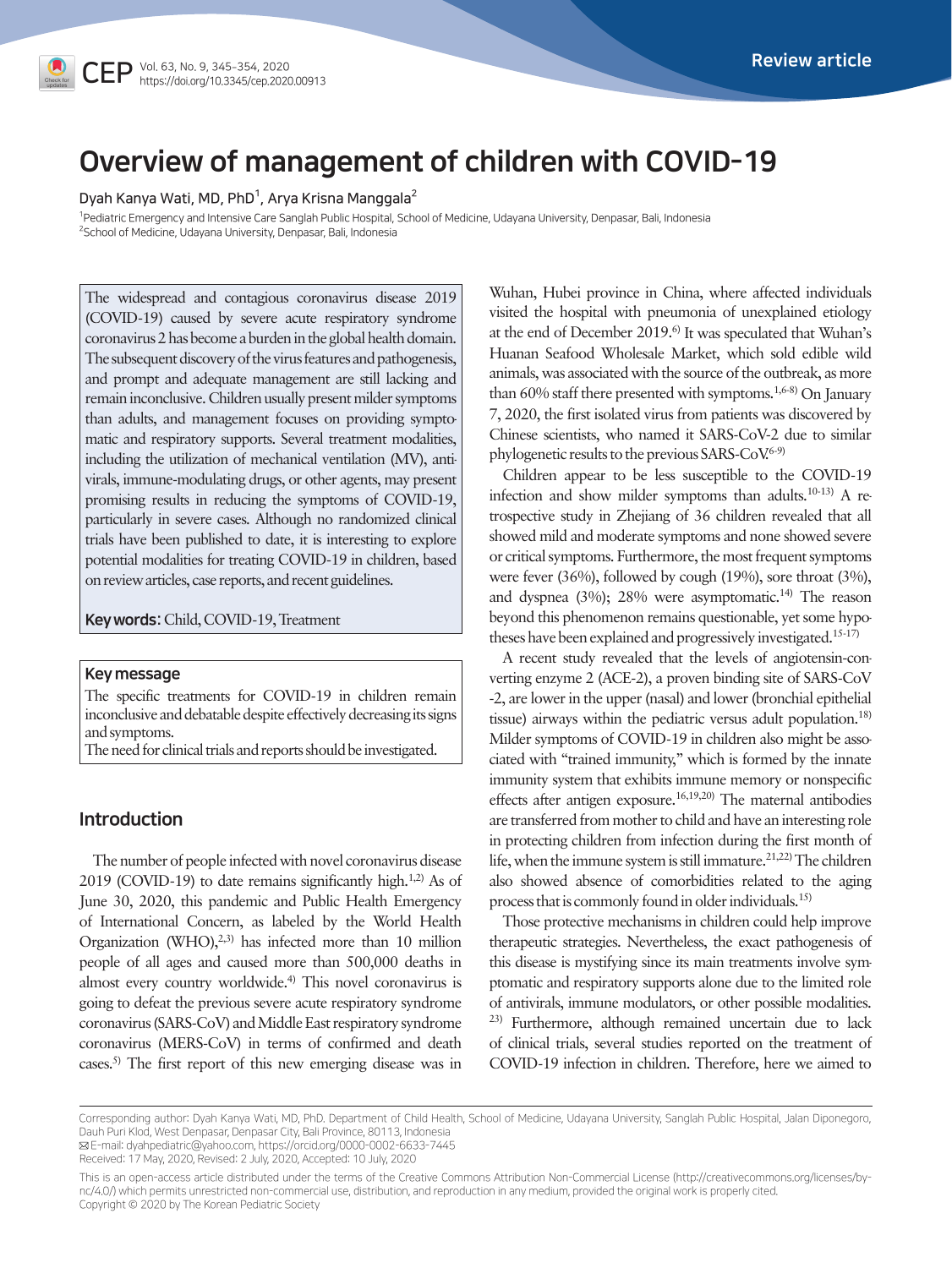provide the evidence of several modalities that have a potential role in treating COVID-19 in children based on case reports, prospective and retrospective studies, and several published guidelines.

# Methods

We searched PubMed, MEDLINE, Cochrane Database, Science Direct, and Google Scholar for relevant articles. The selected full-text articles were published in English between January 1, 2020 and June 13, 2020; 2 current national guidelines were published in Indonesian. The keywords included *coronavirus, SARS-CoV-2, 2019-nCOV, COVID-19,* and *novel coronavirus* combined with *children, pediatrics, treatment, therapeutic, pharmacology,* and *management*. Most of the articles chosen were case reports and case series, retrospective and prospective studies, review articles, and recent initial guidelines. We found no randomized clinical trial of pediatric populations in the literature review. Additionally, the reference lists of the selected articles were manually reviewed to identify any other articles that were relevant to the topic. The studies were mostly from China with similar numbers from Iran and Spain.

# Epidemiology of covid-19 in children

The first pediatric case of COVID-19 was described through a familial cluster of pneumonia in Shenzen, China, on January 20, 2020. A 10-year-old boy who traveled from Wuhan with his relatives reportedly presented asymptomatic behavior, but a ground glass appearance was seen on a computed tomography scan and a positive result was obtained by polymerase chain reaction.24) Epidemiologically, in a retrospective study of 366 children younger than 16 years with respiratory symptoms, only 6 (1.6%) tested positive for SARS-CoV-2.25) A series of nearly 1,400 children from Wuhan Children's Hospital treated between January 28, 2020 and February 26, 2020 revealed SARS-CoV-2 positivity in 171 (12.3%).<sup>26)</sup> Another larger study regarding the epidemiological characteristics of 2,143 children in China reported 731 laboratory-confirmed cases (34.1%) of SARS-CoV-2.<sup>27)</sup> Similar findings were reported in several countries. In the United States (US), among approximately 150,000 cases, 2,572 (1.7%) were children younger than 18 years; of them, 3 died.<sup>28)</sup> In Italy, COVID-19 infected 1% children aged 0–18 years, with 11% being hospitalized and no fatalities being reported.29) A current report from Korea stated that COVID-19 infected 480 children (6.2%) under 19 years of age with no cases of mortality.13) Here in Indonesia, the latest data show that 8% of children younger than 17 years of age have confirmed COVID-19 with a 1.7% fatality rate.<sup>30)</sup>

# Treatment modalities

# 1. General and supportive treatment

# 1) Supportive therapy

Bed rest and supportive treatment such as ensuring an adequate intake of daily calories and water; monitoring water and electrolyte balance, vital signs, and oxygen saturation; and performing routine blood or urine examinations or assessing other biochemical parameters based on clinical conditions, blood gas analyses, and serial chest imaging examinations should be provided when facilities are adequate. Patients can be administered physical cooling or antipyretic drugs (oral ibuprofen or acetaminophen) for a body temperature above 38.5°C.10,31) In addition, a recent multicenter panel of pediatric infectious diseases physicians and pharmacists from North American institutions released the initial guideline statement on April 22, 2020 stating that outpatients and hospitalized patients with mild or moderate COVID-19 (no new supplemental oxygen requirement) should be managed with supportive care only.<sup>23)</sup>

In addition to receiving supportive therapy, most patients within the two studies also received received oxygen therapy due to hypoxemia upon admission.17,32) Only one 3-year-old female child with severe manifestation of respiratory disease shown by ground glass opacity in both lungs received supplemental oxygen. She also received intravenous immunoglobulin (IVIG) from healthy donors.<sup>25)</sup> Cai et al.<sup>33)</sup> reported that, for 10 patients, supportive therapy was given with no need for oxygen therapy (Table 1).

# 2) MV in the pediatric intensive care unit

The role of supportive treatment for maintaining breathing and airway is provided by noninvasive MV, such as high-flow nasal cannula, continuous positive airway pressure, or bi-level positive airway pressure, which are used for severe and critical cases in pediatric patients who develop the symptoms of acute respiratory distress syndrome (ARDS).10,23,34) A case series in Iran reported that 2 of 9 patients received noninvasive continuous positive airway pressure in the pediatric intensive care unit (PICU). These 2- and 10-year-old patients had mild hypoxemia and respiratory distress with saturations of 78%–90% and 68%, respectively.32) Sun et al.17) reported on 2 critically ill children who underwent invasive MV. Moreover, in a case series in Spain, García-Salido et al.<sup>35)</sup> described that nearly all children with COVID-19 presented increased respiratory effort and required oxygen therapy through a nasal cannula. Furthermore, of the 5 who received high-flow nasal cannula support, 4 subsequently required noninvasive ventilation (NIV) and the other required MV upon PICU admission.

# 3) Antibiotics

Antibiotics should be used only in patients with secondary bacterial infections based on culture and antibiogram results.36) The irrational administration of antibiotics should not to be practiced, particularly combined with broad-spectrum antibiotics.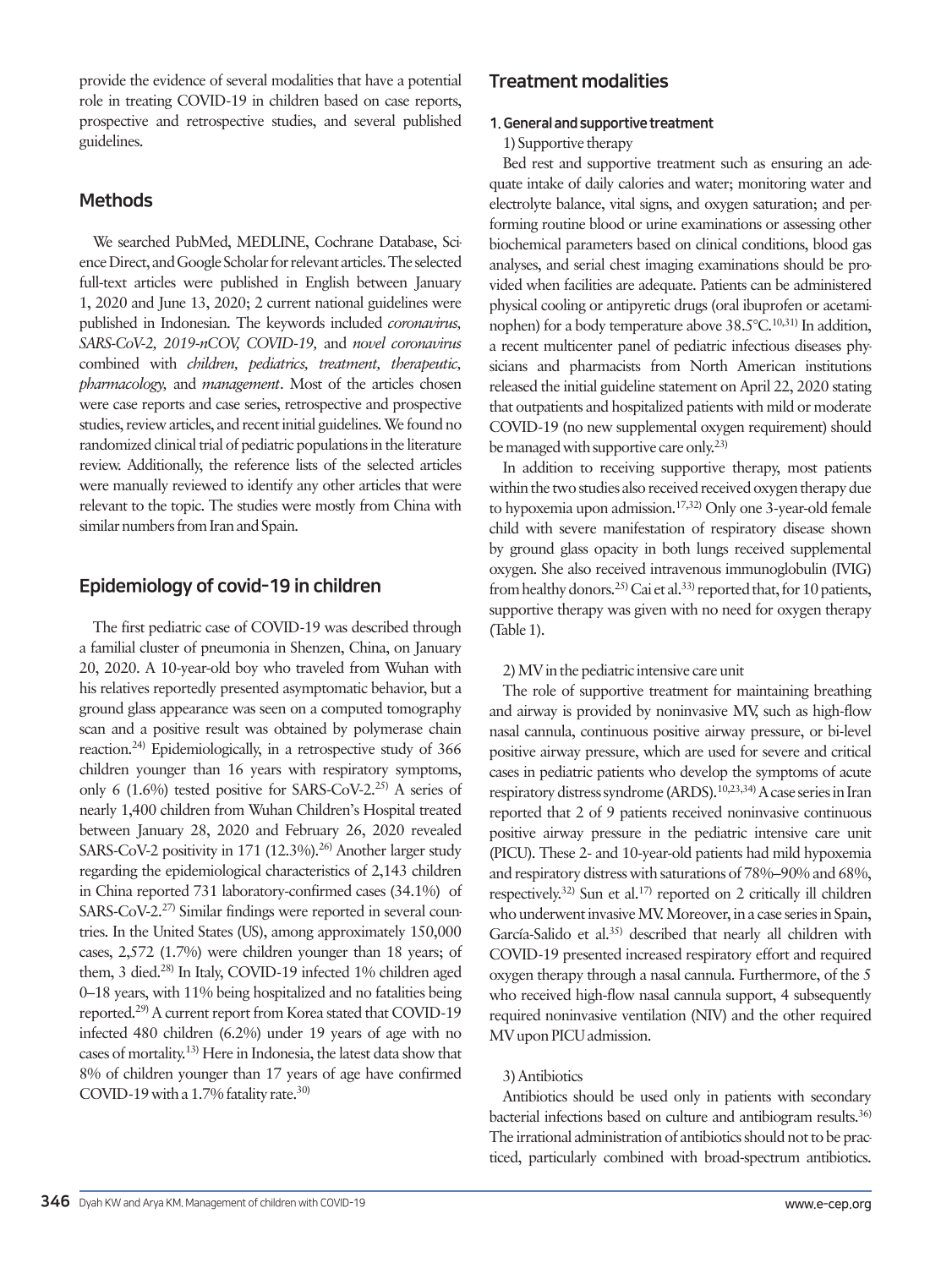|  |  | Table 1. Studies describing the treatment of COVID-19 in children |  |  |  |  |  |  |  |  |
|--|--|-------------------------------------------------------------------|--|--|--|--|--|--|--|--|
|--|--|-------------------------------------------------------------------|--|--|--|--|--|--|--|--|

|                                          | Sun et al. <sup>17)</sup>                                                                          | Lou et al. <sup>40)</sup>                                 | Cai et al. <sup>33)</sup>                                                   | Rahimzadeh et al. <sup>32)</sup>                                           | Liu et al. <sup>25)</sup>                                                          | García-Salido et al. <sup>35)</sup>                                                                                                          |
|------------------------------------------|----------------------------------------------------------------------------------------------------|-----------------------------------------------------------|-----------------------------------------------------------------------------|----------------------------------------------------------------------------|------------------------------------------------------------------------------------|----------------------------------------------------------------------------------------------------------------------------------------------|
| Publication date                         | 19 March 2020                                                                                      | 22 March 2020                                             | 28 February 2020                                                            | 1 April 2020                                                               | 2 April 2020                                                                       | 22 May 2020                                                                                                                                  |
| Design of study                          | Retrospective study                                                                                | Case report                                               | Case series                                                                 | Case series                                                                | Retrospective study                                                                | Prospective obser-<br>vational study                                                                                                         |
| Country                                  | China                                                                                              | China                                                     | China                                                                       | Iran                                                                       | China                                                                              | Spain                                                                                                                                        |
| Characteristics of<br>patients           |                                                                                                    |                                                           |                                                                             |                                                                            |                                                                                    |                                                                                                                                              |
| Number                                   | 8                                                                                                  | 3                                                         | 10                                                                          | 9                                                                          | 6                                                                                  | 7                                                                                                                                            |
| Age                                      | 2 months-15 years                                                                                  | 6 months-8 years                                          | 3 months-11 years                                                           | 2 years-10 years                                                           | 1 year-7 years                                                                     | 0.5 month-13 years                                                                                                                           |
| Sex, male: female                        | 6:2                                                                                                | 1:2                                                       | 4:6                                                                         | 6:3                                                                        | 2:4                                                                                | 4:3                                                                                                                                          |
| Therapy options                          |                                                                                                    |                                                           |                                                                             |                                                                            |                                                                                    |                                                                                                                                              |
| Antiviral<br>(including<br>antimalarial) | All (therapy including<br>virazole, oseltami-<br>vir, and interferon)                              | Nebulized interfe-<br>ron-a2b 100,000<br>IU/kg (2 sister) | N/A                                                                         | All (7 oseltamivir; 2<br>oseltamivir, lopina-<br>vir, and ritonavir)       | 2/6 (ribavirin)<br>All oseltamivir                                                 | All patients (6 lopina-<br>vir and ritonavir, 1<br>remdesivir)<br>6/7 (hydroxychloro-<br>quine)                                              |
| Antibiotics                              | 5/8                                                                                                | N/A                                                       | monia)                                                                      | 5/10 (due to pneu- All (meropenem, van-<br>comycin, chloroqu-<br>ine)      | All                                                                                | 6/7 (broad-spectrum<br>antibiotics due to<br>suspected bacterial<br>infection)                                                               |
| Corticosteroid                           | 5/8                                                                                                | N/A                                                       | N/A                                                                         | N/A                                                                        | 4/6                                                                                | 5/7                                                                                                                                          |
| Mechanical<br>ventilation                | 2/8 (critically ill)                                                                               | N/A                                                       | N/A                                                                         | 2/9 (using noninva-<br>sive continuous po-<br>sitive airway pres-<br>sure) | N/A                                                                                | 4/7                                                                                                                                          |
| Oxygen therapy                           | 6/8                                                                                                | N/A                                                       | N/A                                                                         | All                                                                        | 1/6, supplemental<br>oxygen                                                        | All                                                                                                                                          |
| Others                                   | <b>Traditional Chinese</b><br>medicine $(4/8)$<br>Plasmapheresis (1/8)<br>Immunoglobulin (4/<br>8) | N/A                                                       | Supportive treat-<br>ment with no need<br>oxygen therapy to<br>all patients | N/A                                                                        | 6)                                                                                 | Immunoglobulin (1/ Immunoglobulin (2/<br>7)<br>tocilizumab (2/7)<br>Heparin (3/7, thera-<br>peutic and prophy-<br>lactic of thrombo-<br>sis) |
| Prognosis                                | 5 Discharged<br>3 Remained in PICU<br>(up to February 24,<br>2020)                                 | Discharged after All discharged<br>10 days admis-<br>sion |                                                                             | days                                                                       | Discharged within 6 Duration of hospita 6 Discharged (dura-<br>lization: 5-13 days | tion: 2-31 days)<br>1 Remained in PICU                                                                                                       |

COVID-19, coronavirus diseases 2019; N/A, not available or not mentioned in the study; PICU, pediatric intensive care unit.

Antibiotics might be used in situations of bacterial coinfection; therefore, specimen collection to confirm the pathogenic etiology should be performed.<sup>31)</sup> The administration of antibiotics was previewed by García-Salido et al.,<sup>35)</sup> who mentioned that almost all patients were treated empirically with broad-spectrum antibiotics based on clinical suspicion; however, positive bacterial culture was observed in only 2 children.

# 2. Antivirals and antiviral-like drugs, including anti-influenza drugs

#### 1) Antivirals

The national recommendations for the diagnosis and treatment of pneumonia caused by the novel coronavirus (2019 nCoV) released by Zhejiang University School of Medicine on February 2, 2020 stated that there are no effective antiviral drugs for children.<sup>37)</sup> In addition, the multicenter intial guideline statement on April 22, 2020 stated that antivirals may be considered in children with confirmed COVID-19 virology on a case-by-case basis. Moreover, enrollment in clinical trials to learn the efficacy and safety of their potential is recommended. Antivirals also should be offered with proper monitoring and in consultation with a pediatric specialist whenever possible.23) The current interim guideline published by the WHO recommends that antivirals not be given for treatment or prophylaxis in COVID-19 unless clinical trials are performed.<sup>34)</sup>

#### (1) Interferon

Interferon-alpha (IFN-α) is a broad-spectrum antiviral drug that inhibits viral RNA synthesis and replication. A previous study showed that IFN-α combined with ribavirin could inhibit viral replication, thus improving clinical outcomes in a MERS-CoV animal study.38,39) It also decreases the viral load at the start of the infection, which can help relieve symptoms. IFN-α in China is also usually applied to manage viral pneumonia, bronchiolitis, SARS, acute upper respiratory tract infections, hand foot and mouth disease, and other viral infections in children.31)

The option of antiviral treatment of IFN-α nebulization is divided according to symptom severity: Children with mild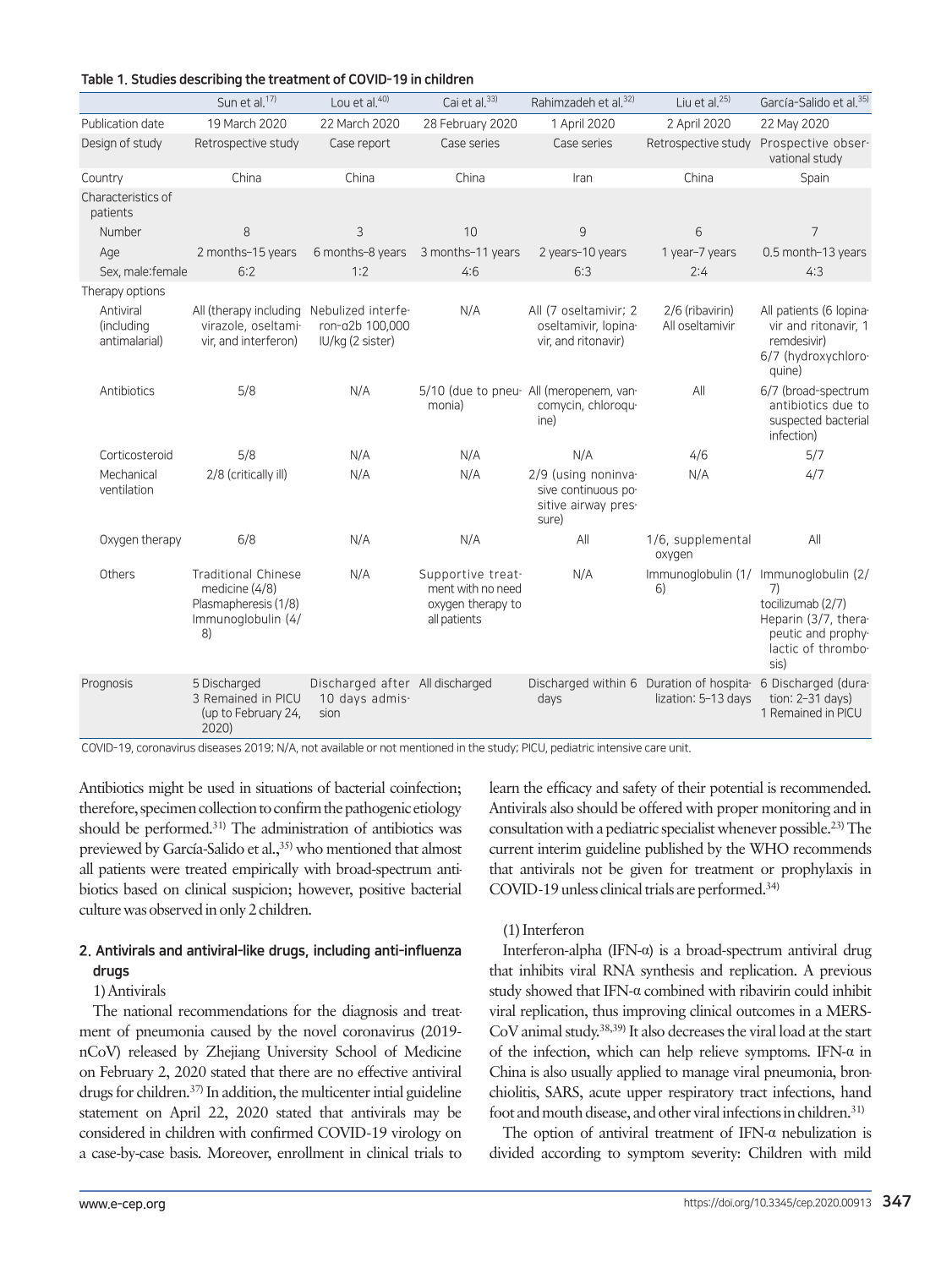disease are administered 100,000–200,000 IU/kg, while those with severe disease could be given 200,000–400,000 IU/kg in 2 mL of sterile water twice daily for  $5-7$  days,  $31,37$  while high-risk populations in close contact with suspected COVID-19–infected patients or patients in the early phase with only upper respiratory tract symptoms could be administered IFN-α2b spray. The IFNα2b should be administered as 1–2 sprays to each nasal cavity or 8–10 sprays to the oropharynx. The dose of IFN-α2b per injection is 8000 IU once every 1–2 hours for a total of 8–10 sprays/day for  $5-7$  days.  $31,37,38$ )

Sun et al.<sup>17)</sup> treated 8 severely or critically ill patients infected with COVID-19, at Wuhan Children's Hospital ICU and provided all patients with IFN in conjunction with ribavirin and oseltamivir. Five patients were discharged and 3 remained in the ICU until February 24, 2020. Lou et al.<sup>40)</sup> described treating 2 sisters infected with COVID-19 with nebulized IFN-α2b 100,000 IU/kg twice daily for 7 days. However, it was not administered to a third patient, an infant. The fever resolved within 3 days and the other symptoms improved signicantly after 1 week. All were discharged after 10 days.

The administration of IFN-α is contraindicated in patients with abnormal liver function. Its use is also prohibited in children with a creatinine clearance below 50 mL/min or who have a history of mental illness, aplastic anemia, or severe or unstable heart disease. IFN-α nebulization in neonates and infants younger than 2 months should be monitored intensively.<sup>38)</sup>

# (2) Lopinavir/ritonavir

Lopinavir/ritonavir (LPV/r), which is clinically approved by the US Food and Drug Administration (FDA) to combat human immunodeficiency virus (HIV) with other oral combination drugs, showed promising results against novel coronavirus through the repression of 3-chymotrypsin-like protease *in vitro*. It has been used clinically to treat SARS and MERS.<sup>38,41)</sup> Another current *in vitro* study highlighted that LPV/r could reduce the cytopathic effects and viral load of inoculated SARS-CoV-2 culture.42) The ritonavir component inhibits the CYP3A metabolism of lopinavir, thus enhancing lopinavir plasma levels. It is a recommended therapy for children aged 2 weeks to 3 years who require antiretroviral therapy and for those older than 3 years who require alternative therapy.<sup>23)</sup> The panel was divided about whether LPV/r could or should be considered for use in any children with COVID-19 in any clinical scenario. Furthermore, the panel proposed avoiding the use of combination therapy of LPV/r and ribavirin.23)

Oral LPV/r solution is more comfortable for children who are unable to swallow tablets or have a body surface area less than  $0.6 \text{ m}^2$ .<sup>38)</sup> The dosage regimen of LPV/r in the form of tablets (lopinavir/ritonavir [200 mg/50 mg]) was based on body weight (BW). Children weighing 7–15 kg should be given 12 mg/3 mg/ kg each time; 15–40 kg, 10 mg/2.5 mg/kg each time; and 40 kg or more, 400 mg/100 mg (same as adults) each time. The tablets and oral solution are administered twice daily for 1-2 weeks.<sup>37,38)</sup>

A case series in Iran reported that 2 of 9 children with

COVID-19 were administered oseltamivir and LPV/r, while 7 others were administered oseltamivir only. LPV/r was added to the treatment protocol for 2 patients who did not tolerate the symptoms for more than 2 days. All the patients were discharged within 6 days.<sup>32)</sup> A similar study by García-Salido et al.<sup>35)</sup> authorized the use of LPV/r in nearly all pediatric patients.

Lopinavir should be avoided for patients with hepatic insufficiency since it is metabolized in the liver. Other adverse effects include diarrhea, vomiting, and rash. Its use should be restricted to patients with QT interval extension syndrome and hypokalemia.38)

# (3) Ribavirin

Another broad-spectrum antiviral agent, ribavirin, which has the ability to block RNA and DNA viral synthesis, is suggested to be harmful in SARS-CoV-2 and MERS-CoV-41,43) The administration of ribavirin to children younger than 6 years is not recommended in China. However, it is available for children older than 6 years. Ribavirin is also accessible in oral form in the USA and Europe, where its administration is recommended for children aged 3 years or older. Ribavirin injections in the form of IV infusions at 10 mg/kg each time 2–3 times per day are suggested in children with COVID-19 at a maximum dose of 500 mg each time.38)

Another correspondence study involving 6 children in Wuhan published in early January 2020 reported that ribavirin was administered to 2 of 5 patients; among them, one had severe respiratory illness and was transferred to the PICU. There is insufficient information regarding the dosages administered to patients.25)

Ribavirin should be restricted in patients with liver function problems, and its use is not recommended if laboratory tests show a creatinine clearance below 50 mL/min. Ribavirin also should be stopped if the serum creatinine level exceeds 2 mg/dL. The most common side effects of ribavirin are fever, headache, hemolytic anemia, neutropenia, and fatigue.<sup>38)</sup> The panel remarked that the combination of LPV/r with ribavirin is not recommended due to ribavirin toxicity and a lack of evidence regarding its efficacy and safety.23)

# (4) Remdesivir

Remdesivir, a prodrug of monophosphate, is active against Coronaviridae and Flaviviridae upon being metabolized to an active analog of C-adenosine nucleoside and can bind to viral RNA-dependent RNA polymerase, leading to early RNA chain deletion.23,41) It is a promising therapeutic class for COVID-19 because of its broad-spectrum activity and has been shown effective against SARS-CoV-2 in both *in vitro* and animal studies. Furthermore, the study remarked that remdesivir could inhibit viral infection in a human cell line that is sensitive to COVID-19.44) The FDA recently released an Emergency Use Authorization to approve the immediate use of remdesivir for the treatment of suspected or laboratory-confirmed COVID-19 in adults and children with severe disease.<sup>45)</sup> The panel guidance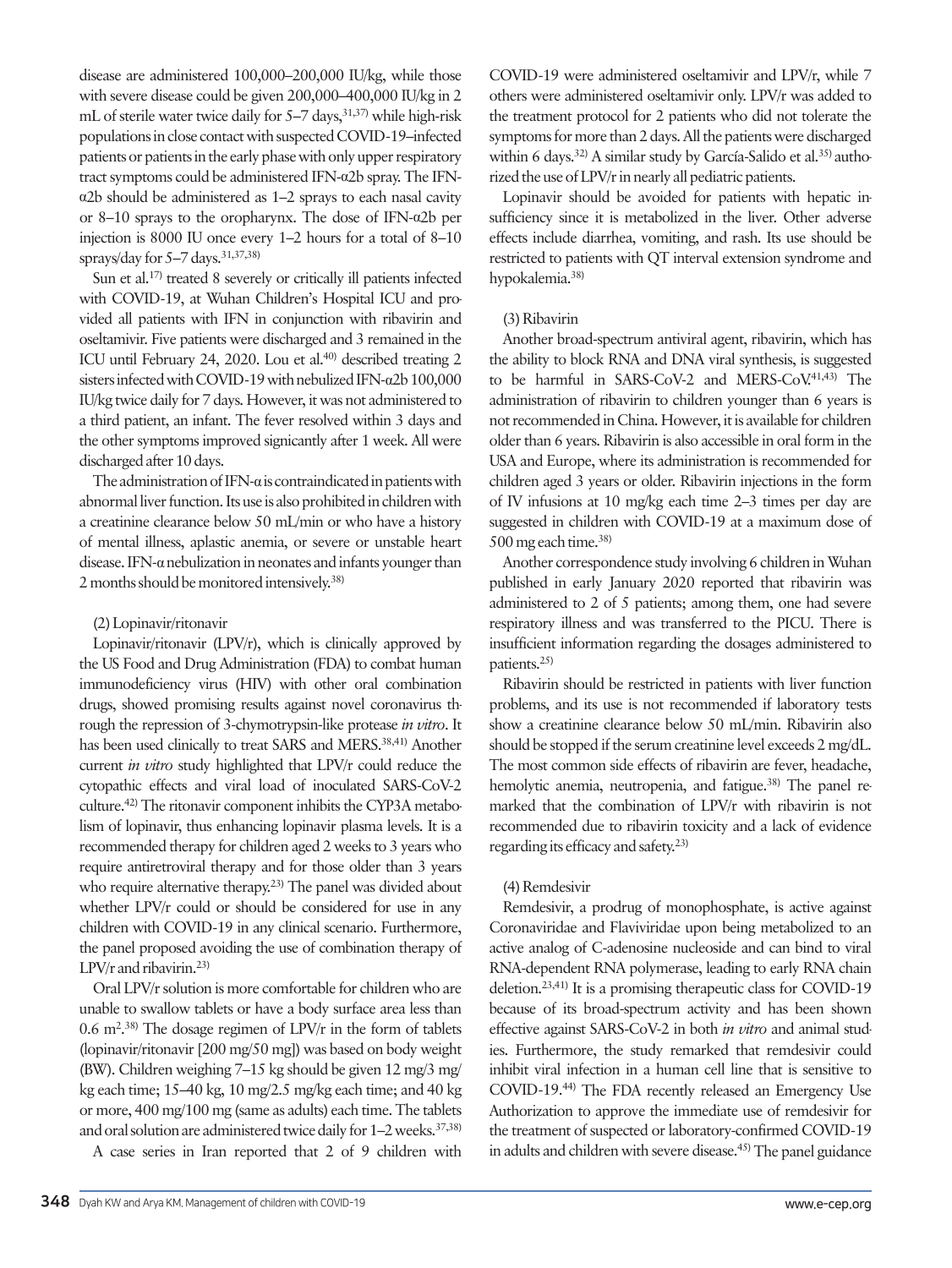also recommended treatment with remdesivir in children as the preferred agent if an antiviral should be administered.23)

A recent cohort study led by Grein et al.<sup>46)</sup> explored the preliminary findings of clinical outcomes of remdesivir administration in 53 adult patients with severe COVID-19. After receiving the first dose of remdesivir, 68% patients showed clinical improvement and 15% showed worsening outcomes. In contrast, 7 of patients (13%) died after remdesivir treatment, including 6 who required invasive ventilation and 1 who required noninvasive oxygen support. García-Salido et al.35) published the only study of remdesivir administration in children in which, among 7 children with COVID-19 who presented critically ill symptoms, only 1 was administered remdesivir along with immunoglobulin and tocilizumab. The patient previously received a hematopoietic stem cell transplantation. At the time the study was published, the patient was still hospitalized.

The recommended dose of remdesivir is as follows. For children with a BW of 3.5–40 kg, use remdesivir for injection 100 mg, lyophilized powder only. Remdesivir injection 100 mg/ 20 mL (5 mg/mL) should not be used for children with a BW of 3.5–40 kg due to the higher tonicity of the solution concentrate compared to the lyophilized formulatione. The loading dose of remdesivir is 5 mg/kg IV (infused over 30–120 minutes) on the first day, followed by 2.5 mg/kg IV (infused over 30–120 minutes) once daily for 9 days, or for 4 days for children who do not need invasive MV and/or extracorporeal membrane oxygenation (ECMO) (days 2–5). If the administration does not result in clinical improvement, it may be lengthened for up to 5 extra days (total of 10 days). For children with a BW≥40 kg who require invasive MV and/or ECMO, the adult dosage regimen of one loading dose of remdesivir 200 mg IV (infused over 30–120 minutes) on the first day, followed by 100 mg IV (infused over 30–120 minutes) once daily for 9 days could be administered. In addition, in children with a BW≥40 kg who do not require invasive MV and/or ECMO, the adult dosage regimen of one loading dose of remdesivir 200 mg IV (infused over 30–120 minutes) on the first day followed by remdesivir 100 mg IV (infused over 30–120 minutes) once daily for 4 days (days 2–5) could be given (Table 2).<sup>45)</sup>

Remdesivir use should be avoided in infants and children (>28 days) with an estimated glomerular filtration rate of less than 30 mL/min and in full-term neonates (7–28 days) with a serum creatinine level of more than 1 mg/dL unless the benefit outweighs the risk. Since the common adverse effect of remdesivir is elevated liver transaminase level,<sup>46)</sup> the hepatic laboratory parameters should be routinely monitored in all patients before its administration.45)

2) Antimalarials including chloroquine and hydroxychloroquine

Chloroquine and hydroxychloroquine are widely used to prevent and treat malaria, amoebiasis, and autoimmune diseases. They prevent fusion into host cells by several mechanisms, including inhibiting the glycosylation of ACE-2 receptors, acting as proteolytics, and increasing the acidification of the endosomal cells.41) Their role as broad-spectrum antiviral drugs has been emphasized. Several clinical trials in adults and *in vivo*  studies reported promising results in terms of reducing viral load, although this remains debatable due to methodologic limitations. Studies are limited, particularly those with larger sample sizes and in pediatric populations.<sup>38,41)</sup> Therefore, guidance is lacking on the dosage administration of chloroquine for treating COVID-19 in children.<sup>38)</sup>

The recent initial guideline stated that hydroxychloroquine

| Weight                 | Require invasive                      |                            |                                                                                                                                                               | Duration               |                      |                                                   |          |  |
|------------------------|---------------------------------------|----------------------------|---------------------------------------------------------------------------------------------------------------------------------------------------------------|------------------------|----------------------|---------------------------------------------------|----------|--|
| (kg)                   | mechanical ventilation<br>and/or ECMO | Dosage                     | Formulation                                                                                                                                                   | Day                    | volume <sup>b)</sup> | Infusion bag Infusion time Rate infusion<br>(min) | (mL/min) |  |
| $3.5 - 40$             | <b>No</b>                             | 5 mg/kg IV (single dose)   | Remdesivir for injection, 100 Day 1                                                                                                                           |                        | 100 mL               | 30                                                | 3.33     |  |
|                        |                                       |                            | mg, lyophilized powder only<br>(Reconstitute with 19 mL of<br>Sterile Water for Injection and<br>dilute in 0.9% saline prior to<br>administration)            |                        |                      | 60                                                | 1.67     |  |
|                        |                                       | 2.5 mg/kg IV (single dose) |                                                                                                                                                               | Days 2-5 <sup>a)</sup> |                      | 120                                               | 0.83     |  |
|                        |                                       |                            |                                                                                                                                                               |                        | 50 mL                | 30                                                | 1.67     |  |
| $3.5 - 40$             | Yes                                   | 5 mg/kg IV (single dose)   |                                                                                                                                                               | Day 1                  |                      | 60                                                | 0.83     |  |
|                        |                                       |                            |                                                                                                                                                               |                        |                      | 120                                               | 0.42     |  |
|                        |                                       | 2.5 mg/kg IV (single dose) |                                                                                                                                                               | Days 2-10              | 25 mL                | 30                                                | 0.83     |  |
|                        |                                       |                            |                                                                                                                                                               |                        |                      | 60                                                | 0.42     |  |
|                        |                                       |                            |                                                                                                                                                               |                        |                      | 120                                               | 0.21     |  |
| $\geq 40$<br>$\geq 40$ | No                                    | 200 mg IV (single dose)    | Remdesivir injection (Dilute re-<br>mdesivir injection concentrat-<br>ed solution in 0.9% saline<br>prior to administration) or re-<br>mdesivir for injection | Day 1                  | 250 mL               | 30                                                | 8.33     |  |
|                        |                                       |                            |                                                                                                                                                               |                        |                      | 60                                                | 4.17     |  |
|                        |                                       | 100 mg IV (single dose)    |                                                                                                                                                               | Days $2-5^{a}$         |                      | 120                                               | 2.08     |  |
|                        | Yes                                   | 200 mg IV (single dose)    |                                                                                                                                                               | Day 1                  | 100 mL               | 30                                                | 3.33     |  |
|                        |                                       |                            |                                                                                                                                                               |                        |                      | 60                                                | 1.67     |  |
|                        |                                       | 100 mg IV (single dose)    |                                                                                                                                                               | Days 2-10              |                      | 120                                               | 0.83     |  |

Table 2. Recommended dose of remdesivir based on the U.S. Food and Drug Administration formulation<sup>45)</sup>

ECMO, extracorporeal membrane oxygenation; IV, intravenous.

 $^{\rm al}$ May be extended up to 5 extra days if no clinical improvement is seen.  $^{\rm b}$ The total volume in several options of infusion bag packages.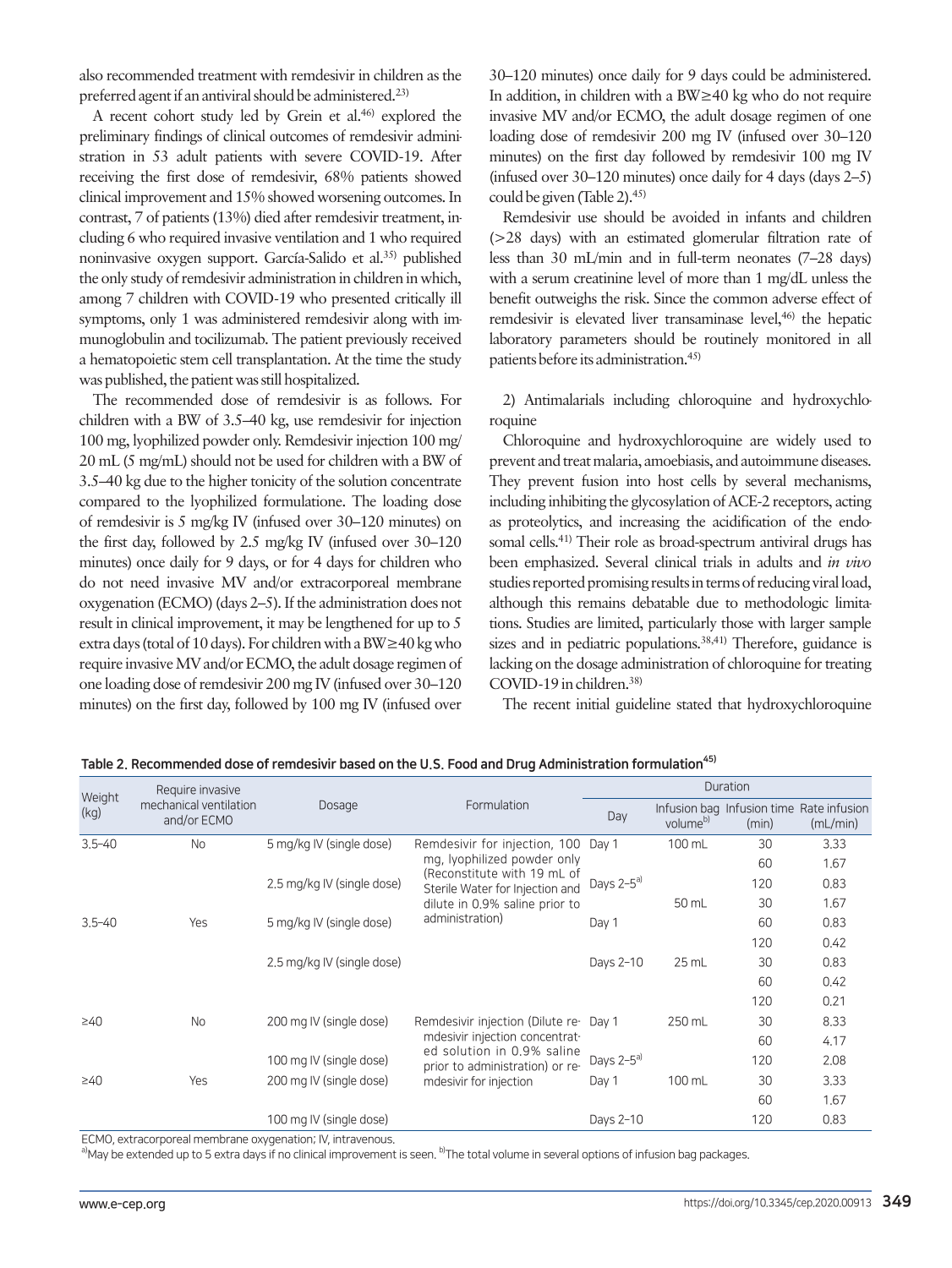may be considered, especially in children who cannot be administered remdesivir, or it is otherwise unavailable. The panel also recommended that hydroxychloroquine not be used with azithromycin due to an increased risk of toxicity and QTc interval prolongation.23)

A case series in Iran reported that 7 of 9 children with COVID-19 were administered antibiotics such as meropenem, vancomycin, and chloroquine, while 2 others were administered meropenem and chloroquine only (Table 1).<sup>32)</sup> Thus, chloroquine was given to all patients, while other antibiotics might be used to treat a particular disease such as pneumonia.

The fatal dosage of chloroquine is 50 mg/kg. Intense caution should be taken when prescribing chloroquine to children. Adverse reactions include dizziness, loss of appetite, ocular toxicity, arrhythmia, drug-induced psychosis, and leukopenia.38) Hydroxychloroquine has fewer adverse effects than chloroquine. There is also a lack of data to support a specific dosing regimen or therapeutic duration for the treatment of SARS-CoV-2, but an optimal duration of 5 days is commonly used.23)

#### 3) Anti-influenza agents

### (1) Umifenovir

Umifenovir is a broad-spectrum antiviral drug with the ability to inhibit DNA and RNA viruses that are commonly used for the prophylaxis and management of influenza.<sup>31,38)</sup> It was also shown to be effective against SARS-CoV-2 *in vitro* by targeting the protein S or the interaction with ACE-2 and by blocking membrane fusion of the viral envelope to the host cell. $41,47$ ) However, umifenovir was mainly used for adults infected with COVID-19, and its efficacy and safety remain uncertain.31,38)

To date, there is no recommendation regarding the dosage regimen for umifenovir in COVID-19 pediatric patients.38) The case reports described below (Table 1) also did not mention about the administration of umifenovir in children patients. Umifenovir should be administered cautiously in patients with liver abnormalities. Side effects include nausea, diarrhea, dizziness, and elevated serum aminotransferase.38)

# (2) Oseltamivir

Oseltamivir, a neuraminidase inhibitor, is commonly used as an anti-influenza drug. Until now, it has no *in vitro* study against SARS-CoV-2. Its wide use in treating COVID-19 might have been overlapping due to the outbreak emerging during peak influenza season. Therefore, many patients found to be received oseltamivir until SARS-CoV-2 was invented.41) Oseltamivir and other anti-influenza drugs could be administered to patients who are coinfected with the influenza virus and play limited role in the treatment of COVID-19 when influenza has been excluded.38,41,48)

Several case-control studies<sup>17,25,32)</sup> administered oseltamivir to almost all of their patients with or without other combination antiviral therapy. The dosage of oseltamivir used was based on age and BW. Children younger than 1 year of age should receive 3 mg/kg every 12 hours, while those older than 1 year of age should be dosed by BW: <15 kg, 30 mg every 12 hours; 15–23 kg, 45 mg every 12 hours; 23–40 kg, 60 mg every 12 hours; and  $>40$  kg, 75 mg every 12 hours.<sup>48,49)</sup>

### 3. Immune-modulating drugs

Although children usually present with mild or moderate symptoms, cytokine storm may occur.<sup>50)</sup> Cytokine storm is defined as the immune system yielding a dysfunctional inflammatory response that is proven to trigger worse outcomes.  $51,52$ It also represents the exaggerated innate response that causes lung injury.15,53) The result of cytokine storm can be observed in patients with a severe clinical course who show ARDS as well as multiple organ failure. Cytokine storm and ARDS result from the effects of an arrangement of various immune-active molecular components, such as interleukins, interferons, chemokines, colony-stimulating factors, and tumor necrosis factors.<sup>51,52,54)</sup> The classes of modalities used to prevent further immunologic reactions are described below.

# 1) Corticosteroids

Early corticosteroid treatment plays an important role in immune-mediated lung injury within the critical phase. Immunomodulators might be given in the early stage of respiratory distress showing significant symptoms, such as sudden-onset dyspnea or wheezing and the need for oxygen therapy.<sup>55)</sup> Corticosteroids cannot only repress inflammation of the lungs, they can decrease the immune responses and increase pathogen clearance, and their use should be avoided except for those with a specific indication (e.g., bronchospasm, some cases of septic shock).36) Therefore, it should not be applied in some types of infection.<sup>36)</sup>

Interim guidance of the WHO does not recommend the routine administration of corticosteroids for the treatment of viral pneumonia due to a lack of evidence.<sup>34)</sup> The recommendation is also based on several studies that stated corticosteroid therapy did not significantly decrease the mortality rate, hospitalization duration, or need for MV but that it potentially has several adverse effects.<sup>56)</sup> On the contrary, corticosteroids may be considered in some conditions, such as the exacerbation of asthma, septic shock, ARDS, and after the adjustment for risks or benefits on a case-by-case basis.34) It also can be considered in cases of toxic symptoms, encephalitis or encephalopathy, or hemophagocytic syndrome.<sup>31,37)</sup>

In a case-control study of Ahn et al.<sup>57)</sup> of 2 older patients who developed ARDS with COVID-19, the administration of 0.5–1 mg/kg/day methylprednisolone showed rapid resolution in serial laboratory and oxygenation parameters as well as chest radiology findings. Glucocorticoids were administered to pediatric patients in 2 case reports published by Sun et al.17) and Liu et al.25) Glucocorticoids can be used for 3–5 days, mainly as methylprednisolone 1–2 mg/kg/day IV; their long-term use is not recommended.31,37)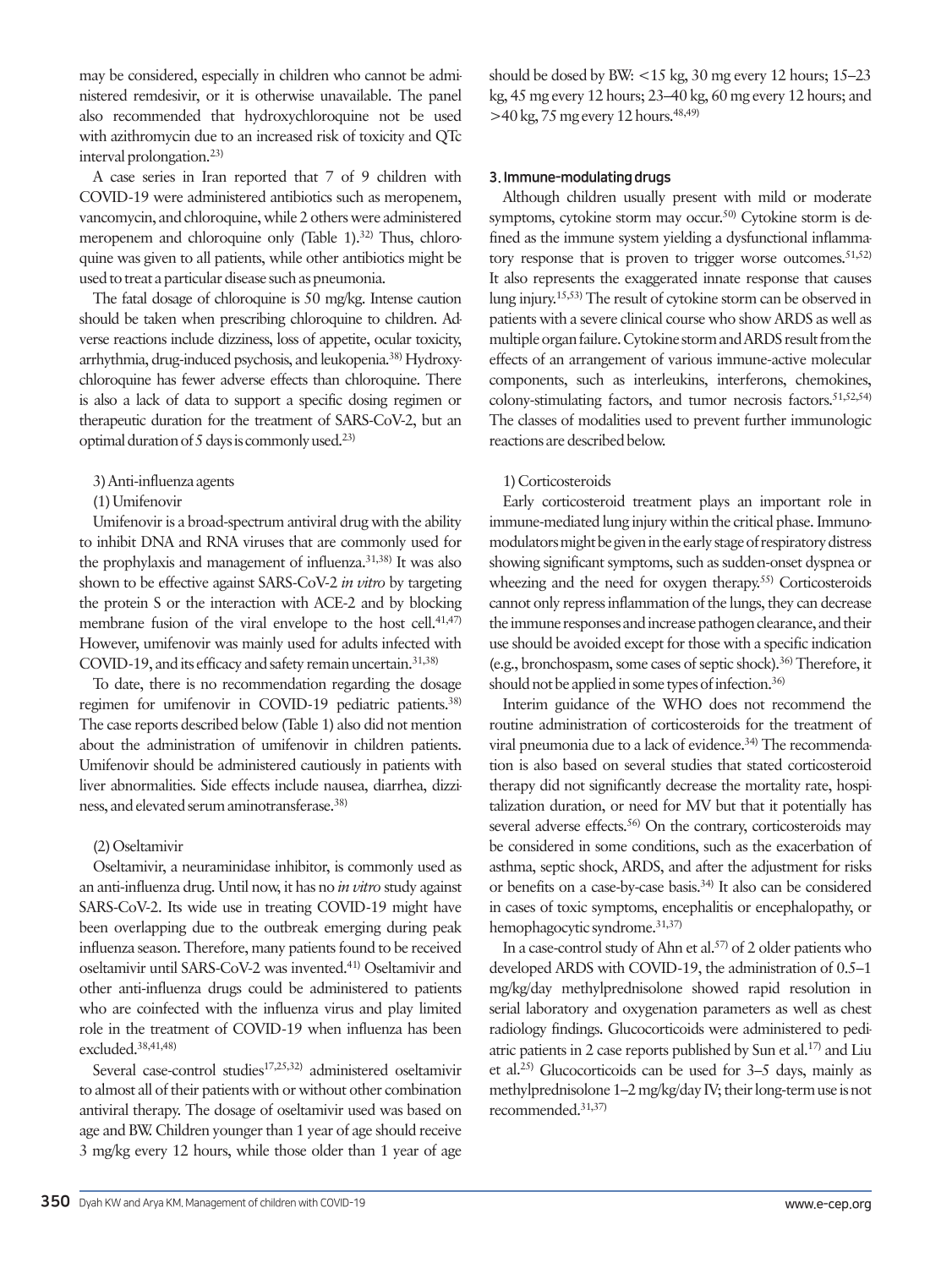#### 2) Intravenous immunoglobulin

IVIG is a promising modality for treating COVID-19 from the immunological perspective. This preparation shows viral cross-reactivity, including SARS-CoV-2 *in vitro*, by neutralizing inflammatory cytokines, which are believed play a pivotal role in the development of the disease's severity.58) The applicability of this modality has been explored in some cases overlapping with COVID-19 in children.

Recent reports in Europe and the US revealed a growing phenomenon of a small cases of multisystem inflammatory condition in children and adolescents (MIS-C), describing cases of children with COVID-19 who have manifestations similar to those of Kawasaki disease and toxic shock syndrome. This kind of hyperinflammatory response may lead to multiorgan failure and shock.59)

Riphagen et al.<sup>60)</sup> reported on 8 children with the MIS-C, 2 of whom tested positive for SARS-CoV-2. All children were given IVIG 2 g/kg in the first 24 hours. One who tested positive for SARS-CoV-2 died, while the other was discharged after 4 days in the PICU. The case study of a 6-month-old girl with symptoms consistent with those of Kawasaki disease tested positive on reverse transcription polymerase chain reaction for SARS-CoV-2 after testing negative on an early examination. She had been administered a single dose of IVIG 2 g/kg and showed clinical improvement afterward.61) The administration of IVIG to patients with COVID-19 without any symptoms of Kawasaki disease or toxic shock syndrome was described by Sun et al.<sup>17)</sup> and Liu et al.,  $^{25)}$  who had administered IVIG to 4 of 8 and 1 of 6 patients, respectively.

Based on the guideline, it is suggested that IVIG 1 g/kg/day for 2 days or 400 mg/kg/day for 5 days be given for patients with severe disease despite its efficacy still requiring investigation in a larger study.31,37)

#### 3) Monoclonal antibody

As mentioned above, the cytokine storm is activated by an augmented immune response and cytokine release.<sup>41)</sup> Studies mentioned that interleukin-6 (IL-6) is a crux of this diminishing inflammation process.<sup>62)</sup> Therefore, the monoclonal antibody against IL-6 is hypothesized to reduce this process and improve clinical outcomes; tocilizumab is one such IL-6 antagonist agent.41) It is usually administered to patients with rheumatoid arthritis or cytokine release syndrome and has been proven safe and effective.63)

A case report of a child with COVID-19 who had overlapping features of toxic shock syndrome and Kawasaki disease was given tocilizumab 8 mg/kg IV at 72 hours after IVIG infusion. Clinical resolution was seen at 12 hours after administration, and the previously elevated inflammatory marker levels were reduced to baseline.64) The study is supported by a report of a 16-yearold girl with severe sickle cell disease who developed acute coronary syndrome and ARDS in conjunction with a positive SARS-CoV-2 result that was known to have been acquired from her parents. The plasma IL-6 level was extremely elevated, and

tocilizumab 8 mg/kg was administered. Interestingly, respiratory improvement was seen after therapy, such as NIV removal, no oxygen requirement, and ICU discharge.65) The national guideline recommends that tocilizumab be administered in cases of extensive bilateral lung lesion opacity, or in several/critical ill patients with increased IL-6 level. The initial dose is 4–8 mg/kg, with the recommended dose of 400 mg diluted in 0.9% normal saline to a final volume of 100 mL that is infused over more than 1 hour. If the initial dose does not result in improvement, one additional dose can be administered after 12 hours. The maximum limit is 2 doses.<sup>66)</sup>

# 4) Plasmapheresis

Sun et al.<sup>17)</sup> reported a 1-year-old patient treated with plasmapheresis. He was critically ill with complications of septic shock, multiorgan dysfunction, kidney stones, hydronephrosis, heart failure, and coagulopathy. The duration of therapy and underlying disease were unknown, but he was discharged afterward. To our knowledge, there is no specific guideline for treating COVID-19 in children using plasmapheresis. However, the potential use of this modality was developed in some studies and hypotheses in adults, such as using therapeutic plasma exchange, which might be beneficial for patients with fulminant COVID-19 since could have sepsis, ARDS, or multiorgan failure, which are uncommon COVID-19 symptoms. It likely has significant ability to improve disease severity by reducing inflammatory cytokines, strengthening the endothelial membrane, and decreasing the state of hypercoagulopathy, as cytokine storm may have occurred.<sup>67)</sup> In another case report, 10 adult patients with severe COVID-19 administered convalescence plasma showed rapid eradication of the viremia within 7 days, a negative SARS-CoV-2 RNA result, and resolution of the clinical symptoms within 3 days. Although it is a promising treatment for COVID-19, a randomized trial is needed.68)

#### 4. Other treatments

#### 1) Vaccines

Identifying and widely distributing a vaccine against SARS- $CoV-2$  is urgently required to end this pandemic.<sup>69)</sup> Previous studies of vaccines of other coronaviruses aimed to prevent the infection and decrease the disease severity and viral shedding. The core antigens in vaccine development are based on the structural spike (S) glycoprotein or the receptor-binding domains, including live-attenuated, inactivated, subunit and recombinant, viral vector, and DNA vaccines.<sup>43)</sup>

To our knowledge, the latest progressive clinical trial of candidate vaccines to prevent COVID-19 was conducted by Moderna working with the National Institute of Allergy and Infectious Disease (ClinicalTrials.gov: NCT04283461).70) The trial started on March 16, 2020 enrolled 155 healthy subjects aged 18–99 years who were classified into 18–55 years and older than 55 years. This phase I trial is estimated to finish in November 22, 2021 and aims to evaluate the vaccine's safety and immunogenicity.<sup>70)</sup> The Moderna vaccine uses mRNA-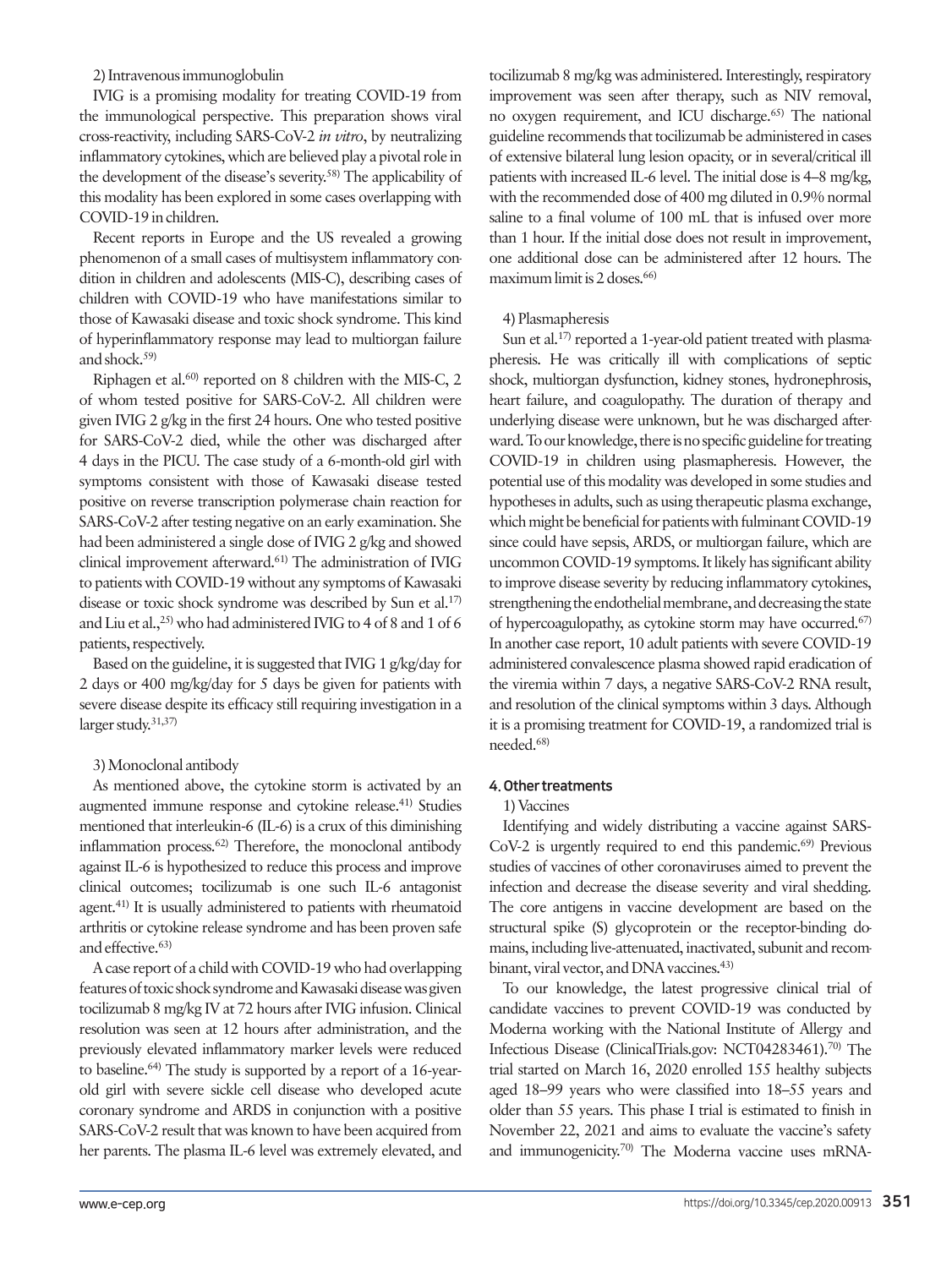1273, a messenger RNA that utilizes a novel approach that does not require viral insertion into the vaccine and encodes a full length of S structural protein of SARS-CoV-2, known as the surface structure of the virus that allows entrance to the host. It is hypothesized that the copied S protein could produce the immunity after being injected into humans.<sup>70,71</sup> The early phase II trial is planned to involve 600 subjects, followed by the phase III trial in July. The phase III trial will mainly aim to investigate whether the vaccine can prevent the COVID-19 among highrisk groups.72,73)

#### 2) Other anti-inflammatory drugs

Nonsteroidal anti-inflammatory drugs (NSAIDs) are now widely used in the clinical setting with diverse indications. NSAIDs inhibit 1 of the 2 cyclooxygenases that are involved in the arachidonic acid cascade that leads to the deactivation of prostaglandin synthesis.74)

In a case-control study, NSAIDs were linked to higher complication rates in the management of lower respiratory tract infections in adults and children, such as worsening pneumonia, pleural effusion, emphysema, and widening of the infection site.<sup>75)</sup> Given the lack of evidence of its efficacy, regular NSAID use should probably not be recommended as the first-line option for treating the symptoms of COVID-19,76) although the WHO recommendation stated that there are no data regarding severe adverse effects of NSAID administration in patients with COVID-19.34)

# Conclusion

The quickly progressing COVID-19 pandemic is becoming a global health problem, particularly in the pediatric population. Its specific treatments remain inconclusive and debatable, although they effectively decrease the signs and symptoms. It is suggested that antivirals, immunomodulating agents, or other therapies be used only when the benefits outweigh the risks or in cases of a severe clinical course since we know that children with COVID-19 have relatively milder symptoms and a lower mortality rate. When there is no efficacy proven antiviral agents to date, clinical trials and reports should investigate the mortality and morbidity of this pandemic.

# Conflicts of interest

No potential conflict of interest relevant to this article was reported.

# **References**

- 1. Wu YC, Chen CS, Chan YJ. The outbreak of COVID-19: an overview. J Chin Med Assoc 2020;83:217-20.
- 2. World Health Organization. Novel coronavirus (2019-nCoV) situation

report - 1 [Internet]. Geneva (Switzerland): World Health Organization; 2020 [cited 2020 May 24]. Available from: https://www.who.int/ emergencies/diseases/novel-coronavirus-2019.

- 3. World Health Organization. IHR Emergency Committee on Novel Coronavirus (2019-nCoV) [Internet]. Geneva (Switzerland): World Health Organization; 2020 [cited 2020 May 10]. Available from: https:// www.who.int/dg/speeches/detail/who-director-general-s-statement-onihr-emergency-committee-on-novel-coronavirus-(2019-ncov).
- 4. World Health Organization. Coronavirus disease COVID-2019: situation report - 162 [Internet]. Geneva (Switzerland): World Health Organization; 2020 [cited 2020 May 10]. Available from: [https://www.who.](https://www.who.int/docs/default-source/coronaviruse/20200630-covid-19-sitrep-162.pdf?sfvrsn=e00a5466_2.) [int/docs/default-source/coronaviruse/20200630-covid-19-sitrep-162.](https://www.who.int/docs/default-source/coronaviruse/20200630-covid-19-sitrep-162.pdf?sfvrsn=e00a5466_2.) [pdf?sfvrsn=e00a5466\\_2.](https://www.who.int/docs/default-source/coronaviruse/20200630-covid-19-sitrep-162.pdf?sfvrsn=e00a5466_2.)
- 5. Park SE. Epidemiology, virology, and clinical features of severe acute respiratory syndrome -coronavirus-2 (SARS-CoV-2; coronavirus disease-19). Clin Exp Pediatr 2020;63:119-24.
- 6. Zhu N, Zhang D, Wang W, Li X, Yang B, Song J, et al. A novel coronavirus from patients with pneumonia in China, 2019. N Engl J Med 2020; 382:727-33.
- 7. The Novel Coronavirus Pneumonia Emergency Response Epidemiology Team. The epidemiological characteristics of 2019 novel coronavirus diseases (COVID-19) in Jingmen, China. China CDC Wkly 2020;2:113– 22.
- 8. World Health Organization. Novel coronavirus [Internet]. Geneva (Switzerland): World Health Organization; 2020 [cited 2020 May 10]. Available from: https://www.who.int/csr/don/12-january-2020-novelcoronavirus-china/en/.
- 9. Wang C, Horby PW, Hayden FG, Gao GF. A novel coronavirus outbreak of global health concern. Lancet 2020;395:470-3.
- 10. Ludvigsson JF. Systematic review of COVID-19 in children shows milder cases and a better prognosis than adults. Acta Paediatr 2020;109:1088- 95.
- 11. Xu Y, Li X, Zhu B, Liang H, Fang C, Gong Y, et al. Characteristics of pediatric SARS-CoV-2 infection and potential evidence for persistent fecal viral shedding. Nat Med 2020;26:502-5.
- 12. Shekerdemian LS, Mahmood NR, Wolfe KK, Riggs BJ, Ross CE, McKiernan CA, et al. Characteristics and outcomes of children with coronavirus disease 2019 (COVID-19) infection admitted to US and Canadian pediatric intensive care units. JAMA Pediatr 2020 May 11 [Epub]. https://doi.org/10.1001/jamapediatrics.2020.1948.
- 13. Choi SH, Kim HW, Kang JM, Kim DH, Cho EY. Epidemiology and clinical features of coronavirus disease 2019 in children. Clin Exp Pediatr 2020;63:125-32.
- 14. Qiu H, Wu J, Hong L, Luo Y, Song Q, Chen D. Clinical and epidemiological features of 36 children with coronavirus disease 2019 (COVID-19) in Zhejiang, China: an observational cohort study. Lancet Infect Dis 2020;20:689-96.
- 15. Dhochak N, Singhal T, Kabra SK, Lodha R. Pathophysiology of COVID-19: why children fare better than adults? Indian J Pediatr 2020;87:537-46.
- 16. Cristiani L, Mancino E, Matera L, Nenna R, Pierangeli A, Scagnolari C, et al. Will children reveal their secret? The coronavirus dilemma. Eur Respir J 2020;55:2000749.
- 17. Sun D, Li H, Lu XX, Xiao H, Ren J, Zhang FR, et al. Clinical features of severe pediatric patients with coronavirus disease 2019 in Wuhan: a single center's observational study. World J Pediatr 2020;16:251-9.
- 18. Saheb Sharif-Askari N, Saheb Sharif-Askari F, Alabed M, Temsah MH, Al Heialy S, Hamid Q, et al. Airways expression of SARS-CoV-2 receptor, ACE2, and TMPRSS2 is lower in children than adults and increases with smoking and COPD. Mol Ther Methods Clin Dev 2020;18:1-6.
- 19. Cao Q, Chen YC, Chen CL, Chiu CH. SARS-CoV-2 infection in children: transmission dynamics and clinical characteristics. J Formos Med Assoc 2020;119:670-3.
- 20. Lyu J, Miao T, Dong J, Cao R, Li Y, Chen Q. Reflection on lower rates of COVID-19 in children: does childhood immunizations offer unexpected protection? Med Hypotheses 2020;143:109842.
- 21. Carsetti R, Quintarelli C, Quinti I, Piano Mortari E, Zumla A, Ippolito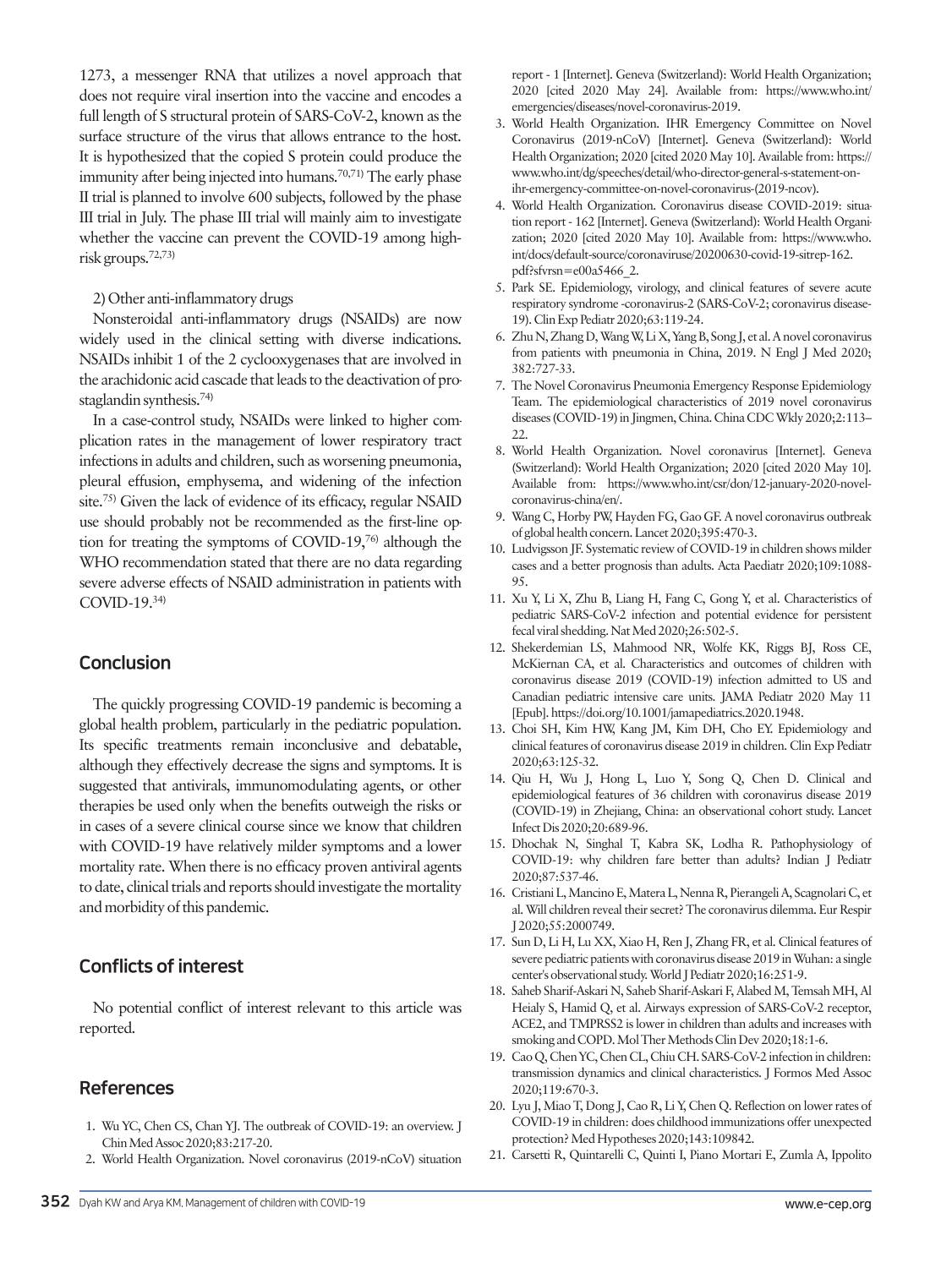G, et al. The immune system of children: the key to understanding SARS-CoV-2 susceptibility? Lancet Child Adolesc Health 2020;4:414-6.

- 22. Niewiesk S. Maternal antibodies: clinical significance, mechanism of interference with immune responses, and possible vaccination strategies. Front Immunol 2014;5:446.
- 23. Chiotos K, Hayes M, Kimberlin DW, Jones SB, James SH, Pinninti SG, et al. Multicenter initial guidance on use of antivirals for children with COVID-19/SARS-CoV-2. J Pediatric Infect Dis Soc 2020 Apr 22:piaa045. https://doi.org/10.1093/jpids/piaa045. [Epub].
- 24. Chan JF, Yuan S, Kok KH, To KK, Chu H, Yang J, et al. A familial cluster of pneumonia associated with the 2019 novel coronavirus indicating personto-person transmission: a study of a family cluster. Lancet 2020;395:514- 23.
- 25. Liu W, Zhang Q, Chen J, Xiang R, Song H, Shu S, et al. Detection of COVID-19 in Children in Early January 2020 in Wuhan, China. N Engl J Med 2020;382:1370-1.
- 26. Lu X, Zhang L, Du H, Zhang J, Li YY, Qu J, et al. SARS-CoV-2 infection in children. N Engl J Med 2020;382:1663-5.
- 27. Dong Y, Mo X, Hu Y, Qi X, Jiang F, Jiang Z, et al. Epidemiological characteristics of 2143 pediatric patients with 2019 coronavirus disease in China. Pediatrics 2020. https://doi.org/10.1542/peds.2020-0702.
- 28. CDC COVID-19 Response Team. Coronavirus disease 2019 in children - United States, February 12-April 2, 2020. MMWR Morb Mortal Wkly Rep. 2020;69:422-6.
- 29. Parri N, Lenge M, Buonsenso D; Coronavirus Infection in Pediatric Emergency Departments (CONFIDENCE) Research Group. Children with COVID-19 in Pediatric Emergency Departments in Italy. N Engl J Med 2020;383:187-90.
- 30. Gugus Tugas Percepatan Penanganan COVID-19. Data sebaran kasus COVID-19 [Internet]. Jakarta (Indonesia): Gugus Tugas Percepatan Penanganan COVID-19; 2020 [cited 2020 Jul 1]. Available from: [https://](https://www. covid19.go.id/) [www. covid19.go.id/](https://www. covid19.go.id/).
- 31. Shen K, Yang Y, Wang T, Zhao D, Jiang Y, Jin R, et al. Diagnosis, treatment, and prevention of 2019 novel coronavirus infection in children: experts' consensus statement. World J Pediatr 2020;16:223-31.
- 32. Rahimzadeh G, Noghabi ME, Elyaderani FK, Navaeifar MR, Enayati AA, Anari AM, et al. COVID-19 infection in iranian children: a case series of 9 patients. J Pediatr Rev 2020;139-44.
- 33. Cai J, Xu J, Lin D, Yang Z, Xu L, Qu Z, et al. A case series of children with 2019 novel coronavirus infection: clinical and epidemiological features. Clin Infect Dis 2020 Feb 28:ciaa198. https://doi.org/10.1093/ cid/ciaa198.
- 34. World Health Organization. Clinical management of COVID-19: interim guidance, 27 May 2020. Geneva (Switzerland): World Health Organization; 2020.
- 35. García-Salido A, Leoz-Gordillo I, Martínez de Azagra-Garde A, Nieto-Moro M, Iglesias-Bouzas MI, García-Teresa MÁ, et al. Children in critical care due to severe acute respiratory syndrome coronavirus 2 infection: experience in a Spanish Hospital. Pediatr Crit Care Med 2020 May 27:10.1097/PCC.0000000000002475. https://doi.org/10.1097/ PCC.0000000000002475.
- 36. Carlotti APCP, Carvalho WB, Johnston C, Rodriguez IS, Delgado AF. COVID-19 Diagnostic and Management Protocol for Pediatric Patients. Clinics (Sao Paulo) 2020;75:e1894.
- 37. Chen ZM, Fu JF, Shu Q, Chen YH, Hua CZ, Li FB, et al. Diagnosis and treatment recommendations for pediatric respiratory infection caused by the 2019 novel coronavirus. World J Pediatr 2020;16:240-6.
- 38. Wang Y, Zhu LQ. Pharmaceutical care recommendations for antiviral treatments in children with coronavirus disease 2019. World J Pediatr 2020;16:271-4.
- 39. Falzarano D, de Wit E, Rasmussen AL, Feldmann F, Okumura A, Scott DP, et al. Treatment with interferon-α2b and ribavirin improves outcome in MERS-CoV-infected rhesus macaques. Nat Med 2013;19:1313-7.
- 40. Lou XX, Shi CX, Zhou CC, Tian YS. Three children who recovered from novel coronavirus 2019 pneumonia. J Paediatr Child Health 2020; 56:650-1.
- 41. Sanders JM, Monogue ML, Jodlowski TZ, Cutrell JB. Pharmacologic

treatments for coronavirus disease 2019 (COVID-19): a review. JAMA 2020 Apr 13 [Epub]. https://doi.org/10.1001/jama.2020.6019.

- 42. Kang CK, Seong MW, Choi SJ, Kim TS, Choe PG, Song SH, et al. In vitro activity of lopinavir/ritonavir and hydroxychloroquine against severe acute respiratory syndrome coronavirus 2 at concentrations achievable by usual doses. Korean J Intern Med 2020;35:782-7.
- 43. Zimmermann P, Curtis N. Coronavirus infections in children including COVID-19: an overview of the epidemiology, clinical features, diagnosis, treatment and prevention options in children. Pediatr Infect Dis J 2020;39:355-68.
- 44. Wang M, Cao R, Zhang L, Yang X, Liu J, Xu M, et al. Remdesivir and chloroquine effectively inhibit the recently emerged novel coronavirus (2019-nCoV) in vitro. Cell Res 2020;30:269-71.
- 45. US Food and Drug Administration. FDA issues emergency use authorization for potential COVID-19 treatment [Internet]. Silver Spring (MD): US Food and Drug Administration; 2020 [cited 2020 Jun 10]. Available from: https://www.fda.gov/media/137566/download.
- 46. Grein J, Ohmagari N, Shin D, Diaz G, Asperges E, Castagna A, et al. Compassionate use of remdesivir for patients with severe Covid-19. N Engl J Med 2020;382:2327-36.
- 47. Kadam RU, Wilson IA. Structural basis of influenza virus fusion inhibition by the antiviral drug Arbidol. Proc Natl Acad Sci U S A 2017;114:206-14.
- 48. Indonesian Pediatric Society. Panduan Klinis Tata Laksana COVID-19 pada Anak. Jakarta (Indonesia): Indonesian Pediatric Society, 2020.
- 49. Burhan E, Susanto AD, Nasution SA, Ginanjar E, Pitoyo CW, Susilo A, et al. Jakarta (Indonesia): Perhimpunan Dokter Paru Indonesia (PDPI) Perhimpunan Dokter Spesialis Kardiovaskular Indonesia (PERKI) Perhimpunan Dokter Spesialis Penyakit Dalam Indonesia (PAPDI) Perhimpunan Dokter Anestesiologi dan Terapi Intensif Indonesia (PERDATIN) Ikatan Dokter Anak Indonesia (IDAI), 2020.
- 50. Hedrich CM. COVID-19 considerations for the paediatric rheumatologist. Clin Immunol 2020;214:108420.
- 51. Henderson LA, Canna SW, Schulert GS, Volpi S, Lee PY, Kernan KF, et al. On the alert for cytokine storm: immunopathology in COVID-19. Arthritis Rheumatol 2020;72:1059-63.
- 52. Coperchini F, Chiovato L, Croce L, Magri F, Rotondi M. The cytokine storm in COVID-19: an overview of the involvement of the chemokine/ chemokine-receptor system. Cytokine Growth Factor Rev 2020;53:25- 32.
- 53. Shi Y, Tan M, Chen X, Liu Y, Huang J, Ou J, et al. Immunopathological characteristics of coronavirus disease 2019 cases in Guangzhou, China. medRxiv 2020.03.12.20034736. https://doi.org/10.1101/2020.03.12.2 0034736.
- 54. Ye Q, Wang B, Mao J. The pathogenesis and treatment of the Cytokine Storm' in COVID-19. J Infect 2020;80:607-13.
- 55. Lee KY, Rhim JW, Kang JH. Early preemptive immunomodulators (Corticosteroids) for severe pneumonia patients infected with SARS-COV-2. Clin Exp Pediatr 2020;63:117-8.
- 56. Li H, Chen C, Hu F, Wang J, Zhao Q, Gale RP, et al. Impact of corticosteroid therapy on outcomes of persons with SARS-CoV-2, SARS-CoV, or MERS-CoV infection: a systematic review and meta-analysis. Leukemia 2020;34:1503-11.
- 57. Ahn JY, Sohn Y, Lee SH, Cho Y, Hyun JH, Baek YJ, et al. Use of convalescent plasma therapy in two COVID-19 patients with acute respiratory distress syndrome in Korea. J Korean Med Sci 2020;35:e149.
- 58. Gasparyan AY, Misra DP, Yessirkepov M, Zimba O. Perspectives of immune therapy in coronavirus disease 2019. J Korean Med Sci 2020;35: e176.
- 59. World Health Organization. Multisystem inflammatory syndrome in children and adolescents temporally related to COVID-19 [Internet]. Geneva (Switzerland): World Health Organization; 2020 [cited 2020 Jun 10]. Available from: https://www.who.int/news-room/commentaries/ detail/multisystem-inflammatory-syndrome-in-children-and-adolescentswith-covid-19.
- 60. Riphagen S, Gomez X, Gonzalez-Martinez C, Wilkinson N, Theocharis P. Hyperinflammatory shock in children during COVID-19 pandemic. Lancet 2020;395:1607-8.